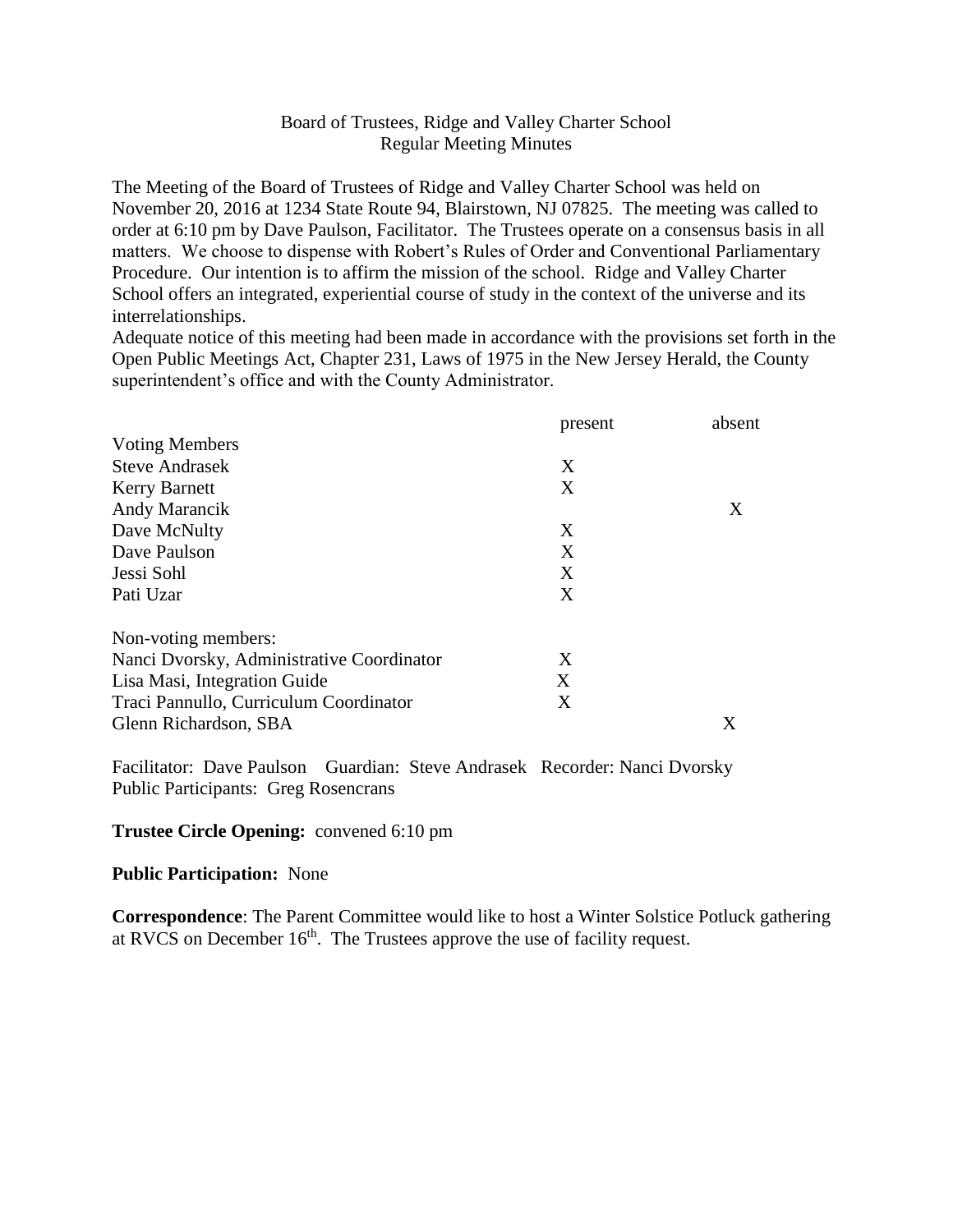# **Leadership Team Updates:**

**Integration Guide Report:** Lisa Masi reported the Nourishing Facilitator, Becky Garceau, has organized the Community Supported Garden at Genesis Farm winter vegetable share for the class groups. There is a rotating pickup schedule by team throughout the winter. Lisa has been working on the Galaxy Team libraries this summer and fall. The Wednesday morning assemblies are now hosted by the teams on a rotating schedule. The yearbook is a graduate project this year and Lisa is supporting the student in the work. Lisa presented the Expedition Facilitator report from Kasey Errico recounting the fall student expeditions.

**Curriculum Coordinator Report:** Traci Pannullo reported that there have been some exciting Wednesday workshops this fall including a student led bike workshop, engineering challenge facilitated by Ralph Tillinghast of Picatinny Arsenal, and an aviation poster contest workshop facilitated by Nancy Christian. Traci and Nanci Dvorsky met with Rick Pressler from the New Jersey Charter School Association regarding data analysis and survey compilation for the upcoming charter renewal in 2017-2018.

**Administrative Coordinator Report:** Nanci Dvorsky reported: Approval of the October 20, 2016 minutes. **Resolution 11.17.16.a** To approve payment of bills in the amount of \$179,080.30 which includes payroll. Approved unanimously. **Resolution 11.17.16.b** To approve the Board Secretary and Treasurer Reports for September and October 2016 and to certify that no major account or fund has been over expended and to confirm that sufficient funds are available to meet the schools financial obligations for the remainder of the year. Approved unanimously. **Resolution 11.17.16.c** To approve continuing with the Educational Services Commission of NJ (ESCNJ) Alliance for Competitive Telecommunications (ACT) cooperative for purchasing of telecommunication services. Approved unanimously. **Resolution 11.17.16.d**  To approve the 2015-2016 audit and CAFR report to acknowledge that there were no findings and therefore no corrective action plan is needed. Approved unanimously.

**Resolution 11.17.16.e** To accept the Nursing Service Plan for the 2016-2017 school year. Approved unanimously. The Trustees approve the revision of the Ridge and Valley Charter School Behavior Rubric that changes the Orange category in regards to possible suspension from trips and/or school activities from grades K-8 to grades 3-8, and the Red category in regards to probable suspension from trips and/or school from grades K-8 to grades K-8 for weapons and grades 3-8 for all other incidents.

Second Reading and adoption of the following policy updates: Policy 5141.22 Medical Marijuana (New policy) Policy 6147 Standards of Proficiency (Revised)

### **Business Administrator Report:** No report